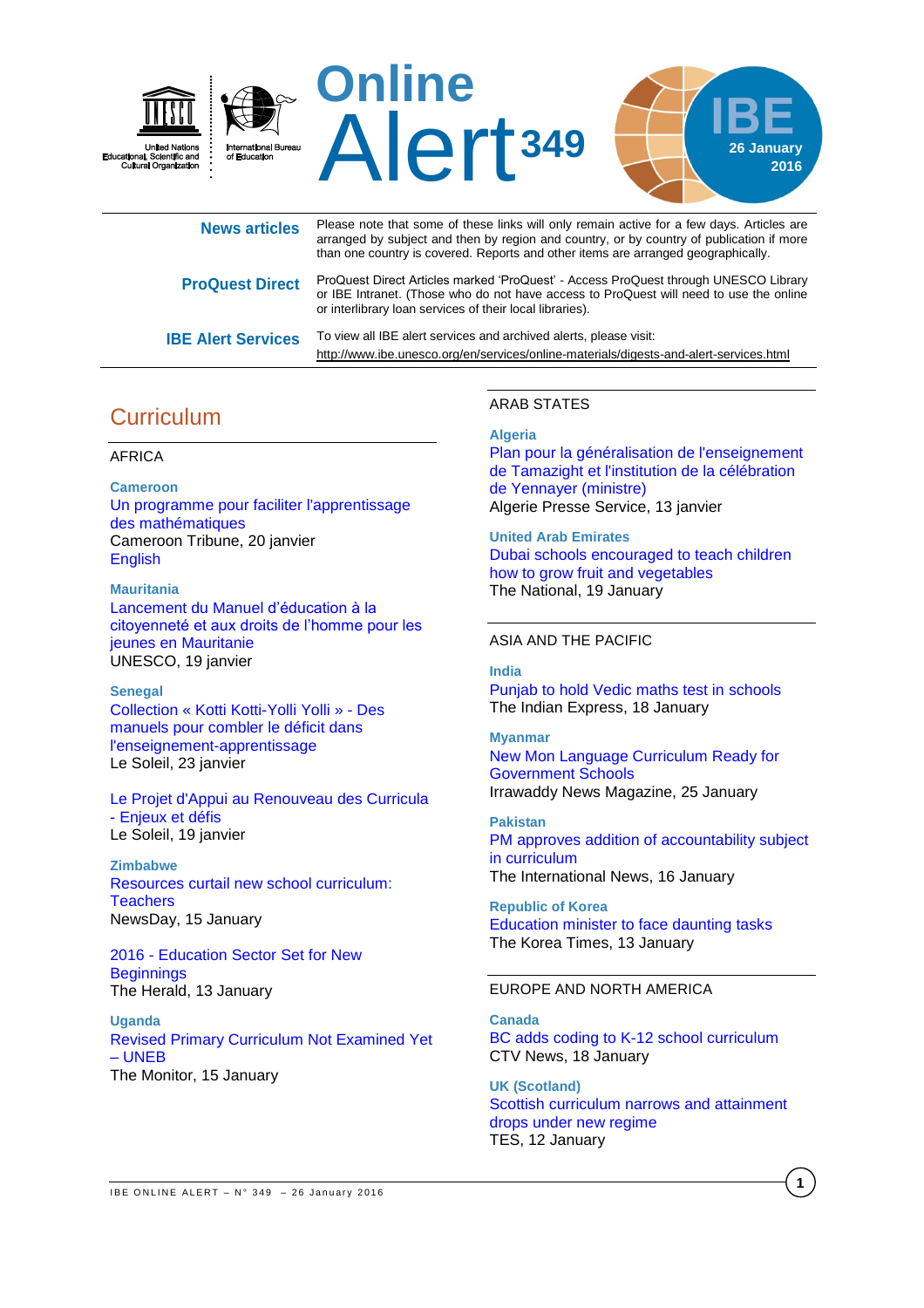**UK**

[One-size fits all curriculum will force creative](http://www.telegraph.co.uk/education/educationopinion/12095460/One-size-fits-all-curriculum-will-force-creative-subjects-out-of-schools.html)  [subjects out of schools](http://www.telegraph.co.uk/education/educationopinion/12095460/One-size-fits-all-curriculum-will-force-creative-subjects-out-of-schools.html) Telegraph, 13 January

# Early Childhood Education

### AFRICA

**Congo** [L'importance de la classe «pré-primaire» en](http://fr.allafrica.com/stories/201601121552.html)  [RDC](http://fr.allafrica.com/stories/201601121552.html) Radio Okapi, 12 janvier

## LATIN AMERICA AND THE CARIBBEAN

### **Peru**

[Un millón de escolares serán beneficiados con](http://www.minedu.gob.pe/n/noticia.php?id=36375)  [nuevas bibliotecas de educación inicial](http://www.minedu.gob.pe/n/noticia.php?id=36375) Ministerio de Educacion, 17 de enero

# Education Reform

# AFRICA

**Namibia** [Separate Rankings for Public, Private Schools](http://allafrica.com/stories/201601141017.html) The Namibian, 14 January

## ARAB STATES

**Algeria** [Parution en juillet prochain de la loi sur](http://www.aps.dz/societe/34842-parution-en-juillet-prochain-de-la-loi-sur-l%E2%80%99enfance-ministre)  [l'enfance \(ministre\)](http://www.aps.dz/societe/34842-parution-en-juillet-prochain-de-la-loi-sur-l%E2%80%99enfance-ministre) Algerie Presse Service, 14 janvier

[Benghabrit évoque à Londres la réforme en](http://fr.allafrica.com/stories/201601191670.html)  [cours de l'école algérienne](http://fr.allafrica.com/stories/201601191670.html) Algerie Presse Service, 19 janvier

#### ASIA AND THE PACIFIC

**India** [State wants govt school teachers](http://indianexpress.com/article/cities/mumbai/state-wants-govt-school-teachers-on-whatsapp/)  on [WhatsApp](http://indianexpress.com/article/cities/mumbai/state-wants-govt-school-teachers-on-whatsapp/) The Indian Express, 16 January

**Thailand**  [Ministry of Education vows to urgently reform](http://news.thaivisa.com/thailand/ministry-of-education-vows-to-urgently-reform-thai-education/127747/)  [Thai education](http://news.thaivisa.com/thailand/ministry-of-education-vows-to-urgently-reform-thai-education/127747/) Thaivisa, 12 January

# EUROPE AND NORTH AMERICA

#### **Spain**

[El ministro de Educación, Cultura y Deporte](http://www.mecd.gob.es/prensa-mecd/actualidad/2016/01/20160122-conv.html)  [presenta el borrador del Plan Estratégico de](http://www.mecd.gob.es/prensa-mecd/actualidad/2016/01/20160122-conv.html)  [Convivencia Escolar con más de 70 medidas](http://www.mecd.gob.es/prensa-mecd/actualidad/2016/01/20160122-conv.html) Ministerio de Educacion, 22 de enero

# **USA**

[Giving Every Child in America a Fair Shot at a](http://www.ed.gov/news/press-releases/giving-every-child-america-fair-shot-great-education)  [Great Education](http://www.ed.gov/news/press-releases/giving-every-child-america-fair-shot-great-education)

U.S. Department of Education, 14 January

LATIN AMERICA AND THE CARIBBEAN

**Peru** [Ministro Saavedra se reunió con el Consejo](http://www.minedu.gob.pe/n/noticia.php?id=36483)  [Nacional de Educación para presentar](http://www.minedu.gob.pe/n/noticia.php?id=36483)  [avances y retos pendientes de la Reforma](http://www.minedu.gob.pe/n/noticia.php?id=36483)  **[Educativa](http://www.minedu.gob.pe/n/noticia.php?id=36483)** Ministerio de Educacion, 25 de enero

# Education System

## AFRICA

**Tanzania** [Free Education Sparks New Crisis](http://allafrica.com/stories/201601150721.html) The Citizen, 15 January

# ARAB STATES

**Algeria** [Aller vers la "bonne gouvernance de proximité"](http://fr.allafrica.com/stories/201601240094.html)  [pour développer le système éducatif](http://fr.allafrica.com/stories/201601240094.html) Algerie Presse Service, 25 janvier

## EUROPE AND NORTH AMERICA

## **UK**

[Quarter of a million children in failing](http://www.independent.co.uk/news/education/education-news/quarter-of-a-million-children-in-failing-secondary-schools-says-new-figures-a6826276.html)  [secondary schools, says new figures](http://www.independent.co.uk/news/education/education-news/quarter-of-a-million-children-in-failing-secondary-schools-says-new-figures-a6826276.html) Independent, 21 January

## LATIN AMERICA AND THE CARIBBEAN

**Jamaica** [It's not rocket science; let's do the math!](http://www.jamaicaobserver.com/editorial/It-s-not-rocket-science--let-s-do-the-math--_49090) Jamaica Observer, 19 January

**2**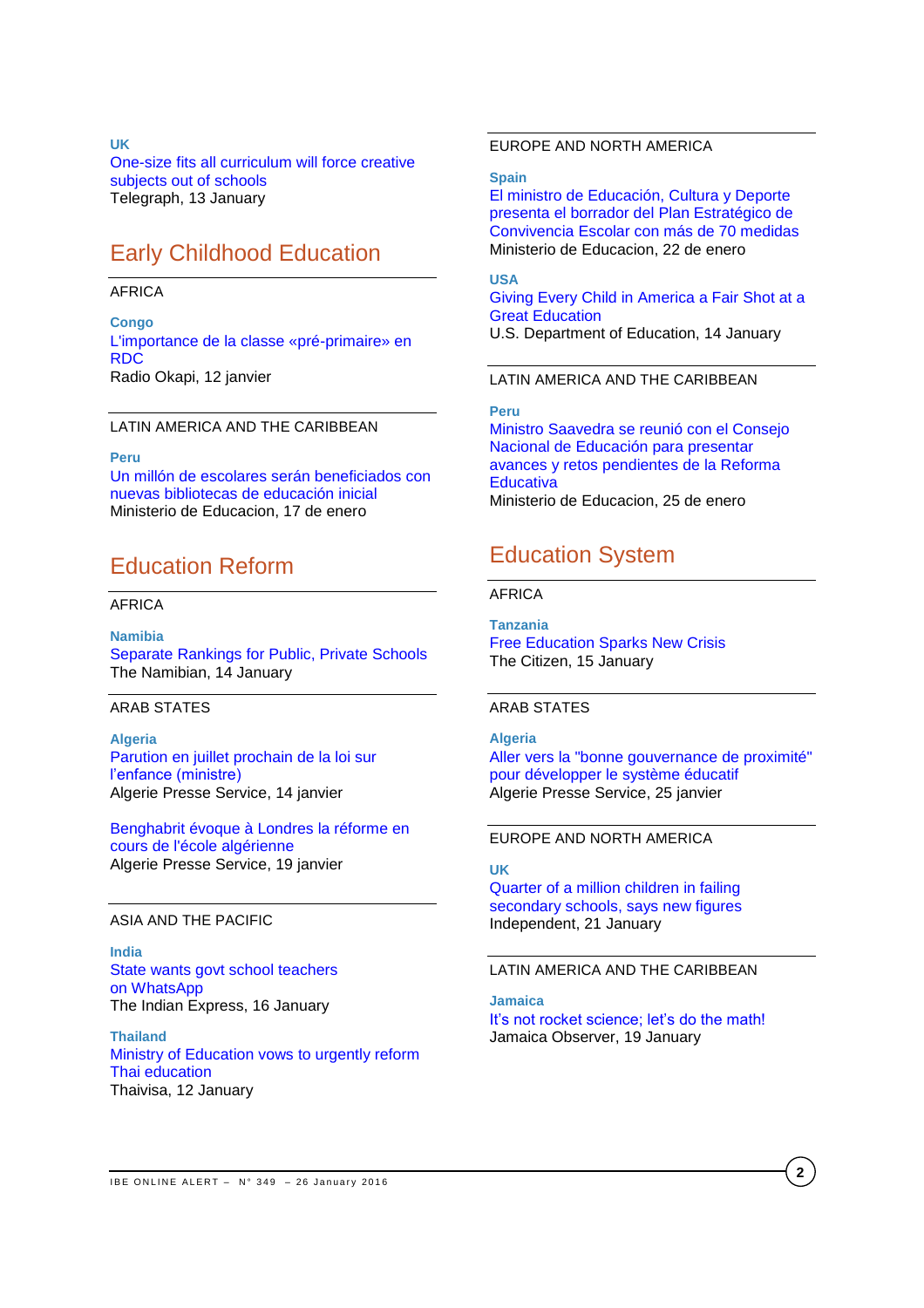# Inclusive Education

## AFRICA

## **Mauritius**

[Remedial Education Early Support Programme](http://allafrica.com/stories/201601131040.html)  [Workshop Opens At the MIE](http://allafrica.com/stories/201601131040.html) Government of Mauritius, 13 January

# ARAB STATES

**Syria** [Without education, Syria's children will be a](http://www.theguardian.com/commentisfree/2016/jan/12/syria-refugee-children-lebanon-double-shift-schools)  [lost generation](http://www.theguardian.com/commentisfree/2016/jan/12/syria-refugee-children-lebanon-double-shift-schools) The Guardian, 12 January

## ASIA AND THE PACIFIC

**Bangladesh** [Inclusive Preschool Education for Children with](http://www.thedailystar.net/round-tables/inclusive-preschool-education-children-disabilities-experiences-challenges-and-way)  [Disabilities: Experiences, Challenges and Way](http://www.thedailystar.net/round-tables/inclusive-preschool-education-children-disabilities-experiences-challenges-and-way)  [Forward](http://www.thedailystar.net/round-tables/inclusive-preschool-education-children-disabilities-experiences-challenges-and-way) The Daily Star, 13 January

# EUROPE AND NORTH AMERICA

**Czech Republic** [Poll: Most Czechs support inclusion in](http://www.praguemonitor.com/2016/01/21/poll-most-czechs-support-inclusion-education)  [education](http://www.praguemonitor.com/2016/01/21/poll-most-czechs-support-inclusion-education) Prague Daily Monitor, 20 January

### **France**

[Accompagnement scolaire: les mesures de](http://www.lexpress.fr/education/accompagnement-scolaire-des-mesures-pour-les-eleves-les-plus-modestes_1754563.html)  [Najat Vallaud-Belkacem pour les élèves](http://www.lexpress.fr/education/accompagnement-scolaire-des-mesures-pour-les-eleves-les-plus-modestes_1754563.html)  [modestes](http://www.lexpress.fr/education/accompagnement-scolaire-des-mesures-pour-les-eleves-les-plus-modestes_1754563.html) L'Express, 18 janvier

**Ireland** [Ireland may require referendum to end](http://www.theguardian.com/world/2016/jan/15/ireland-require-referendum-end-religious-bias-schools)  [religious bias by schools](http://www.theguardian.com/world/2016/jan/15/ireland-require-referendum-end-religious-bias-schools) The Guardian, 15 January

# Teacher Education

# ARABS STATES

**Algeria** Le pays et le Mali - [Signature d'un programme](http://fr.allafrica.com/stories/201601200641.html)  [de coopération dans le domaine de la](http://fr.allafrica.com/stories/201601200641.html)  [formation professionnelle](http://fr.allafrica.com/stories/201601200641.html) Algerie Presse Service, 19 janvier

# EUROPE AND NORTH AMERICA

**Albania**

[Albania Conducts Mass Testing of Teachers](http://www.balkaninsight.com/en/article/albania-tests-its-teachers-abilities-of-lecturing-01-11-2016) Balkan Insight, 12 January

# LATIN AMERICA AND THE CARIBBEAN

**Jamaica** [Government to expand Tablet in Schools](http://www.jamaicaobserver.com/news/Government-to-expand-Tablet-in-Schools-programme-to-teachers--colleges_49046)  [programme to teachers' colleges](http://www.jamaicaobserver.com/news/Government-to-expand-Tablet-in-Schools-programme-to-teachers--colleges_49046) Jamaica Observer, 19 January

# Reports, publications, etc.

# AFRICA

## **Mauritania** [Education à la citoyenneté et aux droits de](http://unesdoc.unesco.org/images/0023/002344/234424f.pdf)  [l'homme: manuel pour les jeunes en](http://unesdoc.unesco.org/images/0023/002344/234424f.pdf)

### **[Mauritanie](http://unesdoc.unesco.org/images/0023/002344/234424f.pdf)**

UNESCO Office Rabat; Nouakchott, Ministère de la culture et de l'artisanat/Commission nationale mauritanienne pour l'éducation, la culture et les sciences, 2015 [Arabic](http://unesdoc.unesco.org/images/0023/002344/234424a.pdf)

## ARAB STATES

#### **Morroco**

[Education à la citoyenneté et aux droits de](http://unesdoc.unesco.org/images/0023/002344/234423f.pdf)  [l'homme: manuel pour les jeunes au Maroc](http://unesdoc.unesco.org/images/0023/002344/234423f.pdf) UNESCO Office Rabat, 2015 [Arabic](http://unesdoc.unesco.org/images/0023/002344/234423a.pdf)

## ASIA AND THE PACIFIC

## **China**

[Researching the attitudes and perceived](http://www.teachingenglish.org.uk/sites/teacheng/files/F220%20ELTRA%20Researching%20attitudes_v7.pdf)  [experiences of kindergarten learners of](http://www.teachingenglish.org.uk/sites/teacheng/files/F220%20ELTRA%20Researching%20attitudes_v7.pdf)  [English and their parents in China](http://www.teachingenglish.org.uk/sites/teacheng/files/F220%20ELTRA%20Researching%20attitudes_v7.pdf) British council, December 2015

[Developing Shanghai's Teachers](http://www.ncee.org/wp-content/uploads/2016/01/DevelopingShanghaiTeachersWEB.pdf) Minxuan Zhang et al. The National Center on Education and the Economy, 2016

# **India**

## [Teacher performance in Bihar, India :](http://documents.worldbank.org/curated/en/2016/01/25798704/teacher-performance-bihar-india-implications-education)  [implications for education](http://documents.worldbank.org/curated/en/2016/01/25798704/teacher-performance-bihar-india-implications-education) Sinha, Shabnam; Banerji, Rukmini; Wadhwa, Wilima, World Bank Group, January 2016

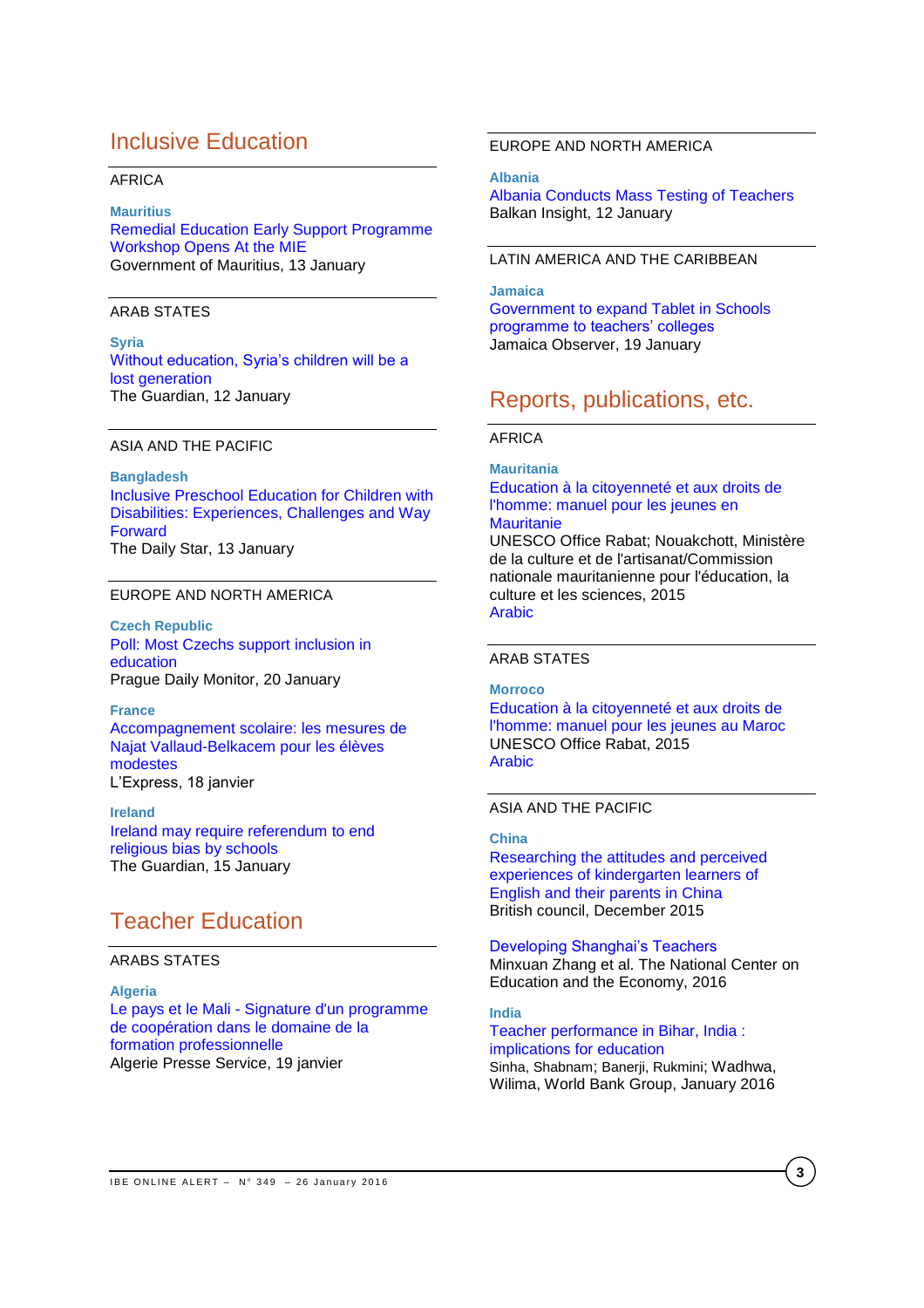### **Indonesia**

### [The role of preschool quality in promoting child](http://www-wds.worldbank.org/external/default/WDSContentServer/WDSP/T_MNA/2016/01/05/090224b08400f637/1_0/Rendered/PDF/The0role0of0pr0from0rural0Indonesia.pdf)  [development : evidence from rural Indonesia](http://www-wds.worldbank.org/external/default/WDSContentServer/WDSP/T_MNA/2016/01/05/090224b08400f637/1_0/Rendered/PDF/The0role0of0pr0from0rural0Indonesia.pdf)

Kinnell,Angela, Jung,Haeil, Nakajima,Nozomi, Pradhan,Menno Prasad, Brinkman,Sally Anne, Hasan,Amer, World Bank Group, January 2016

EUROPE AND NORTH AMERICA

## [Education and Training Monitor 2015](http://ec.europa.eu/education/library/publications/monitor15_en.pdf) European Commission, 2015

[Language teaching and learning in multilingual](http://ec.europa.eu/languages/library/studies/multilingual-classroom_en.pdf)  [classrooms](http://ec.europa.eu/languages/library/studies/multilingual-classroom_en.pdf) European Commission, 2015

## **Israel**

[A High-School Program in Computer Science](http://www.openu.ac.il/personal_sites/download/galezer/high-school-program.pdf) J. Gal-Ezer, C. Beeri, D. Harel, A. Yehudai, Open University, Hebrew University, Cornell University, Tel-Aviv University, 2015

#### **France**

[Les parcours scientifiques et techniques dans](http://cache.media.education.gouv.fr/file/2015/03/1/2015-088_parcours_scientifiques_2nd_degre_522031.pdf)  [l'enseignement secondaire du collège à](http://cache.media.education.gouv.fr/file/2015/03/1/2015-088_parcours_scientifiques_2nd_degre_522031.pdf)  [l'enseignement supérieur](http://cache.media.education.gouv.fr/file/2015/03/1/2015-088_parcours_scientifiques_2nd_degre_522031.pdf)

E. Roser, Inspection générale de l'administration de l'Éducation nationale et de la Recherche, décembre 2015

### [Des facteurs de valeur ajoutée des lycées](http://www.ladocumentationfrancaise.fr/var/storage/rapports-publics/154000868.pdf)

B. Bajou et al. Ministère de l'Éducation nationale, de l'Enseignement supérieur et de la Recherche, 2015

## **UK**

#### [Premier League Reading Stars evaluation](http://www.literacytrust.org.uk/assets/0002/9502/PLRS_2015_Evaluation_Report_Final.pdf)  [report 2014-15](http://www.literacytrust.org.uk/assets/0002/9502/PLRS_2015_Evaluation_Report_Final.pdf)

Clémence Pabion & Christina Clark, National Literacy Trust, December 2015

# [Early Childhood Education in English for](http://www.teachingenglish.org.uk/sites/teacheng/files/F240%20Early%20Childhood%20Education%20inners%20FINAL%20web.pdf)  [Speakers of Other Languages](http://www.teachingenglish.org.uk/sites/teacheng/files/F240%20Early%20Childhood%20Education%20inners%20FINAL%20web.pdf) Victoria A Murphy & Maria Evangelou,

British Council, 19 January 2016

## [Revised GCSE and equivalent results in](https://www.gov.uk/government/uploads/system/uploads/attachment_data/file/494073/SFR01_2016.pdf)  [England, 2014 to 2015](https://www.gov.uk/government/uploads/system/uploads/attachment_data/file/494073/SFR01_2016.pdf)

Department for Education, GOV.uk, 21 January 2016

# **USA**

[Future Ready Learning Reimagining the Role](http://tech.ed.gov/files/2015/12/NETP16.pdf)  [of Technology in Education](http://tech.ed.gov/files/2015/12/NETP16.pdf) U.S. Department of Education, January 2016

[Learning About Learning: What Every New](http://www.nctq.org/dmsView/Learning_About_Learning_Report)  [Teacher Needs to Know](http://www.nctq.org/dmsView/Learning_About_Learning_Report) NCTQ, January 2016

[Discretion and Disproportionality: Explaining](http://ero.sagepub.com/content/2/1/2332858415622175)  [the Underrepresentation of High-Achieving](http://ero.sagepub.com/content/2/1/2332858415622175)  [Students of Color in Gifted Programs](http://ero.sagepub.com/content/2/1/2332858415622175) J.A. Grisson; C.Redding, Vanderbilt University, 2016

## [Beyond PD: Teacher Professional](http://www.ncee.org/wp-content/uploads/2015/08/BeyondPDWeb.pdf) Learning in [High-Performing Systems](http://www.ncee.org/wp-content/uploads/2015/08/BeyondPDWeb.pdf) Ben Jensen et al. The National Center on

Education and the Economy, 2016

# LATIN AMERICA AND THE CARIBBEAN

[Tercer Estudio Regional Comparativo y](http://www.unesco.org/new/fileadmin/MULTIMEDIA/FIELD/Santiago/pdf/TERCE-Cuadernillo2-Logros-aprendizaje-WEB.pdf)  [Explicativo \(TERCE\). Logros de Aprendizaje](http://www.unesco.org/new/fileadmin/MULTIMEDIA/FIELD/Santiago/pdf/TERCE-Cuadernillo2-Logros-aprendizaje-WEB.pdf) UNESCO, Diciembre 2015

[Tercer Estudio Regional Comparativo y](http://www.unesco.org/new/fileadmin/MULTIMEDIA/FIELD/Santiago/pdf/TERCE-Cuadernillo3-Factores-Asociados.pdf)  [Explicativo \(TERCE\). Factores Asociados](http://www.unesco.org/new/fileadmin/MULTIMEDIA/FIELD/Santiago/pdf/TERCE-Cuadernillo3-Factores-Asociados.pdf) UNESCO, Diciembre 2015

### INTERNATIONAL

# **OECD**

Trends Shaping [Education](http://www.oecd-ilibrary.org/docserver/download/9616011e.pdf?expires=1453279460&id=id&accname=ocid57015268&checksum=B0DDB86B7FE3A9D821E6203B7A7288EF) 2016 Centre for Educational Research and Innovation, OECD, 18 January 2016

### **UNESCO**

[Comparative study of textbooks: working document](http://unesdoc.unesco.org/images/0024/002431/243181e.pdf)  [in the framework of the Euro-Arab](http://unesdoc.unesco.org/images/0024/002431/243181e.pdf)  [Dialogue;summary report](http://unesdoc.unesco.org/images/0024/002431/243181e.pdf) UNESCO, December 2015 **[French](http://unesdoc.unesco.org/images/0024/002431/243181f.pdf)** 

[The Futures of Learning 3: what kind of](http://unesdoc.unesco.org/images/0024/002431/243126e.pdf)  [pedagogies for the 21st century?](http://unesdoc.unesco.org/images/0024/002431/243126e.pdf) UNESCO, December 2015

[Information and communication technology](http://unesdoc.unesco.org/images/0023/002342/234279e.pdf)  [\(ICT\) in education in Sub-Saharan Africa: a](http://unesdoc.unesco.org/images/0023/002342/234279e.pdf)  [comparative analysis of basic e-readiness in](http://unesdoc.unesco.org/images/0023/002342/234279e.pdf)  [schools](http://unesdoc.unesco.org/images/0023/002342/234279e.pdf) UNESCO, December 2015

[Connect with respect: preventing gender](http://unesdoc.unesco.org/images/0024/002432/243252e.pdf)[based violence in schools; classroom](http://unesdoc.unesco.org/images/0024/002432/243252e.pdf)  [programme for students in early secondary](http://unesdoc.unesco.org/images/0024/002432/243252e.pdf)  [school \(ages 11-14\)](http://unesdoc.unesco.org/images/0024/002432/243252e.pdf) UNESCO Bangkok, 2016

**4**